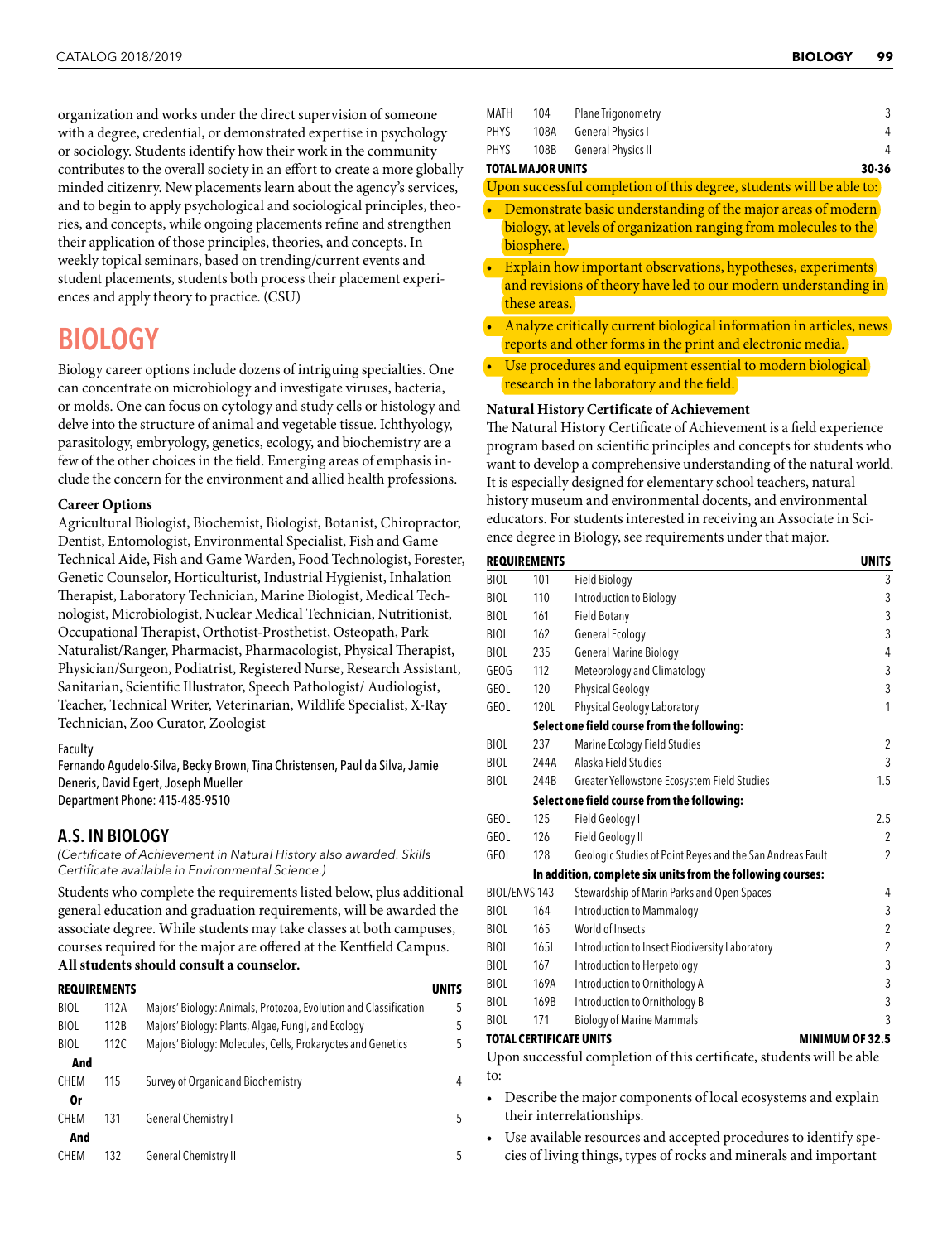#### **TOTAL DEGREE UNITS 60**

Upon successful completion of this degree, students will be able to:

- Analyze the social effects and role of the electronic media.
- Identify the structure, governance and trends in the electronic media industry.
- Practice ethical standards when creating media content.
- Effectively communicate using the electronic media through scriptwriting and production.
- Understand and apply fundamental electronic media production methods.

# A.A. IN COMMUNICATION, MASS COMMUNICATIONS OPTION

Students who complete the requirements listed below, plus additional general education and graduation requirements, will be awarded the associate degree. **All students should consult a counselor.**

|                | <b>REQUIREMENTS</b><br><b>UNITS</b> |                                                                                    |   |  |  |
|----------------|-------------------------------------|------------------------------------------------------------------------------------|---|--|--|
| <b>COMM</b>    | 110                                 | Introduction to Mass Communication and Media Literacy                              |   |  |  |
| FII M          | 150                                 | Introduction to Film and Video Production                                          | 4 |  |  |
| <b>COMM</b>    | 160                                 | Images of Race, Gender, and Class in the Media                                     | 3 |  |  |
| <b>JOUN</b>    | 115                                 | Reporting and Writing for Mainstream Media                                         | 3 |  |  |
| <b>MMST</b>    | 110                                 | Introduction to Multimedia                                                         | 3 |  |  |
|                |                                     | One course from the following:                                                     |   |  |  |
| FILM/HUM 109A  |                                     | History of Film: Beginning to 1950                                                 | 4 |  |  |
| FILM/HUM 109B  |                                     | Analysis and History of Contemporary Media                                         | 3 |  |  |
|                |                                     | And three additional units from the following:                                     |   |  |  |
| <b>JOUN</b>    | 122                                 | Newspaper and Media Production I                                                   | 3 |  |  |
| <b>JOUN</b>    | 123                                 | Newspaper and Media Production II                                                  | 3 |  |  |
| <b>SPCH</b>    | 140                                 | Oral Interpretation of Literature I                                                | 3 |  |  |
| <b>SPCH</b>    | 155                                 | On-Camera Performance/Reporting for Electronic Media                               | 3 |  |  |
|                | <b>TOTAL MAJOR UNITS</b><br>22-23   |                                                                                    |   |  |  |
|                |                                     | Upon successful completion of this degree, students will be able to:               |   |  |  |
|                |                                     | Write a brief news story under deadline conditions for any text-                   |   |  |  |
|                |                                     | based mass medium.                                                                 |   |  |  |
|                |                                     | Analyze the primary influences of dominant mass media on                           |   |  |  |
|                |                                     | major cultural practices and social formations.                                    |   |  |  |
|                |                                     | Interpret media messages to create meanings based on personal                      |   |  |  |
|                | experience.                         |                                                                                    |   |  |  |
| <b>Section</b> |                                     | <b><i>Contract Contract Contract</i></b><br><b>Contact Contact Contact Contact</b> |   |  |  |

- Recognize the influences of mass media on the construction of socio-cultural identity and behavior, in particular as they relate to the representations of race, class, and gender.
- Recognize the unique set of semiotic rules and conventions used by image-based media to construct messages.

# **COMMUNICATION COURSES (COMM)**

### **COMM 100: Introduction to Communication & Speech**

*3.0 Units. 3 lecture hrs/wk. No prerequisite.*

An interactive course focusing on presentational speaking, emphasizing building self-confidence through progressive performance experiences. Students provide written and oral feedback of peer performances in a collaborative group-based format. (CSU/UC) AA/ AS Area E, CSU Area A-1, IGETC Area 1C

#### **COMM 101: Interpersonal Communication**

*3.0 Units. 3 lecture hrs/wk. No prerequisite.*

This course introduces the theories, processes, and principles of interpersonal communication, and builds self-confidence through oral communication performance experiences. Through research and in-class oral presentations, students examine how human characteristics (e.g., gender, age, power, culture) and the communicative environment affect relationship development, emphasizing the study of the theory and practices of speech interaction in person-toperson settings. Concepts examined include perception, attraction, self-disclosure, listening, conflict management, and the patterns and stages in the development of interpersonal communication. Students are expected to demonstrate and apply skills through individual and group presentations and written reflections. (CSU/UC) AA/AS Area E, CSU Area A-1; IGETC Area 1C

### **COMM 102: Intercultural Communication**

*3.0 Units. 3 lecture hrs/wk. No prerequisite.*

This introductory course surveys the basic theories and research in the area of intercultural communication, focusing on understanding and improving human interaction in both domestic and international contexts. Students examine how their own cultural beliefs and values influence their perception in order to achieve more positive outcomes when communicating with individuals from diverse backgrounds and identities. The course draws from multiple perspectives, through lecture, discussion, reading, independent research, films, presentations, and written and oral assignments. (CSU/UC) AA/AS Area E, CSU Area D; IGETC Area 4

### **COMM 103: Public Speaking**

*3.0 Units. 3 lecture hrs/wk. No prerequisite.*

This introductory course in rhetoric and public address focuses on the creation and presentation of speeches that inform, persuade, inspire, and/or entertain. Emphasis is on analyzing the audience, adapting ideas and evidence in support of a thesis, developing language suitable to the occasion, applying ethical decision-making, and practicing delivery to effectively convey the message. The course develops critical listening skills through performance and evaluation. (CSU/UC) AA/AS Area E, CSU Area A-1; IGETC Area 1C

### **COMM 104: Argumentation and Persuasion**

*3.0 Units. 3 lecture hrs/wk. No prerequisite.*

This argumentation and debate theory course develops critical thinking skills through written and oral arguments. Students create arguments on current issues and enduring questions; advocacy positions include stock issues, philosophical perspectives, and impacts on changing the status quo. (CSU/UC) AA/AS Area E, CSU Area A-1; IGETC Area 1C

#### **COMM 105: Small Group Communication**

*3.0 Units. 3 lecture hrs/wk. No prerequisite.*

This class offers practical experience in the techniques of leading and participating in small group discussion. Effective techniques such as speaking on panels, symposiums, problem solving groups, conflict resolution within small groups, and leadership skills and parliamentary procedures are covered. Designed for students intending to major in Speech/Communication, business, international business, education, and all fields of study and certification that require group